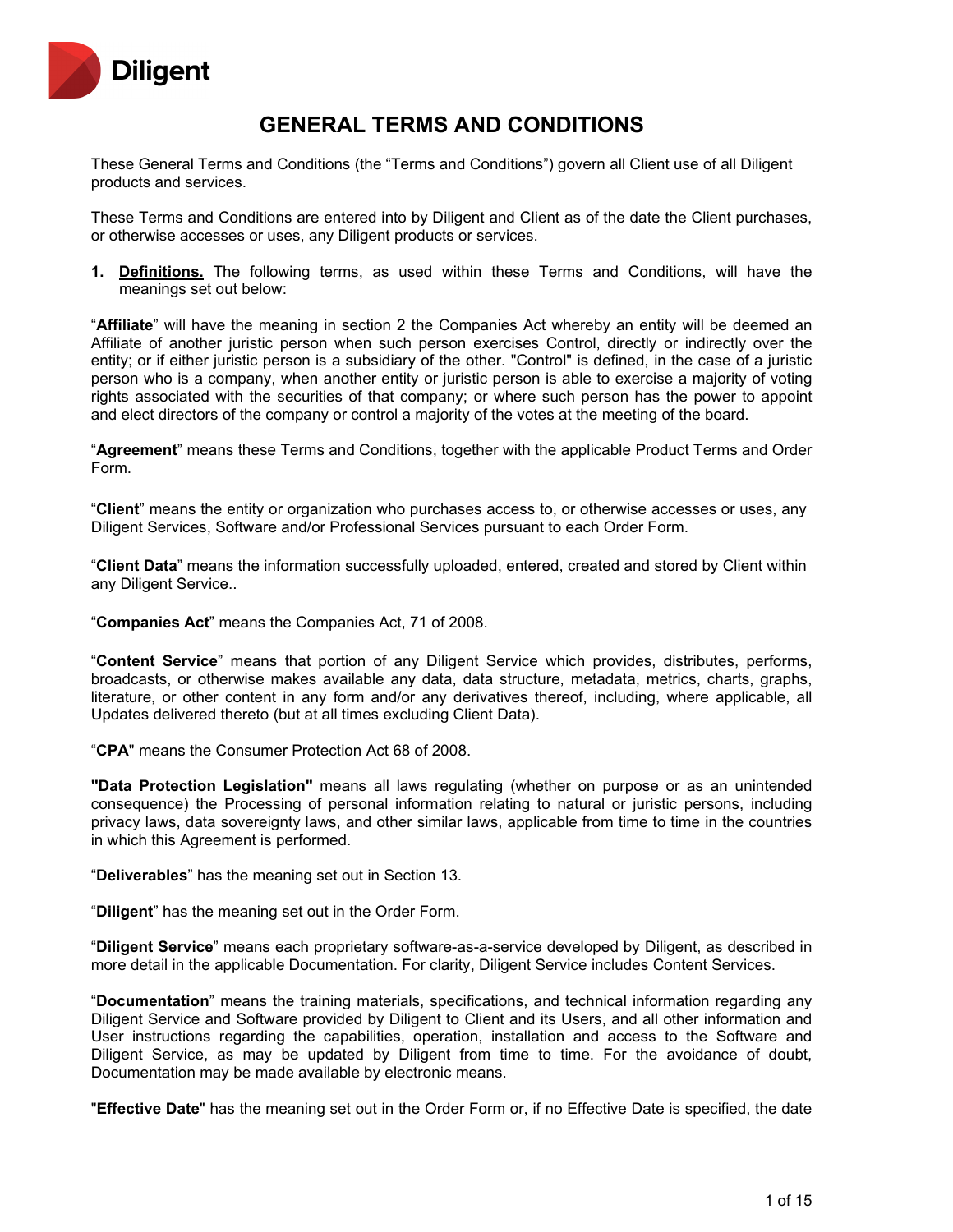

the Client purchases access to, or otherwise accesses or uses, any Diligent products or services.

**"Freemium Service"** means a product, service or functionality provided by Diligent that may be made available to Client to use, at Client's option and at no additional charge, which is designated as beta, limited release, early access, "freemium," free access, or by a similar description.

**"Order"** or "**Order Form**" means the ordering document or invoice issued by Diligent, its Affiliates or one of their authorized resellers for the purchase by Client of access to any Diligent Services, Software, and/or Professional Services, which identifies the applicability of these Terms and Conditions to such access. "Order" or "Order Form" includes any Statement of Work agreed by both Parties. An Order Form may for the avoidance of doubt be issued electronically.

"**Party**" and/or "**Parties**" means Diligent and Client (as defined herein).

"**POPI**" means the Protection of Personal Information Act, 4 of 2013**.**

"**Product Terms**" means any specific terms and conditions applicable to specific Diligent Service(s), Software, and/or Professional Services ordered by the Client.

"**Professional Services**" means those specific consulting services (if any) agreed to in an Order Form to be delivered by Diligent in connection with a Diligent Service (including any services identified as professional services, consulting services, managed services, or implementation services in an Order Form), but excluding support services.

"**Professional Services Term**" means the term during which Professional Services shall be performed, being either (a) as specifically identified in the applicable Order Form where Professional Services are ordered; or (b) if no term is identified within such Order Form, then from the Effective Date of such Order Form until completion of the Professional Services identified therein.

"**Software**" means any proprietary downloadable software applications and products developed by Diligent and provided to Client (and its Users) for installation and use by Client (and its Users) on a personal computer, tablet or other device, including any Updates thereto provided by Diligent during the Term.

**"Statement of Work" or "SOW"** means an Order Form solely for Professional Services to be provided in connection with a Diligent Service or Software (such Diligent Service purchased under a separate Order Form).

"**Subscription Fees**" means the fees for the right to access and use a Diligent Service, Software or, where applicable, Professional Services as set out in the applicable Order Form.

"**Term**" has the meaning set out in Section 3.

"**Third-Party Provider**" means a supplier of data, information, software, services or other items that are part of or otherwise used in connection with the Content Services.

"**Updates**" means corrections, bug fixes, patches, modifications, updates and enhancements that Diligent, in its sole discretion, makes generally available to its customer base.

"**User**" means an individual identified by Client as authorised to access a Diligent Service in accordance with the applicable Order Form.

"**User ID**" means a unique alphanumeric identifier assigned to a User so that the User can access the Diligent Service, Software and use the corresponding authorized features of a Diligent Service.

**2. Provision of Product and Services.** During the Term, Diligent will make the Diligent Services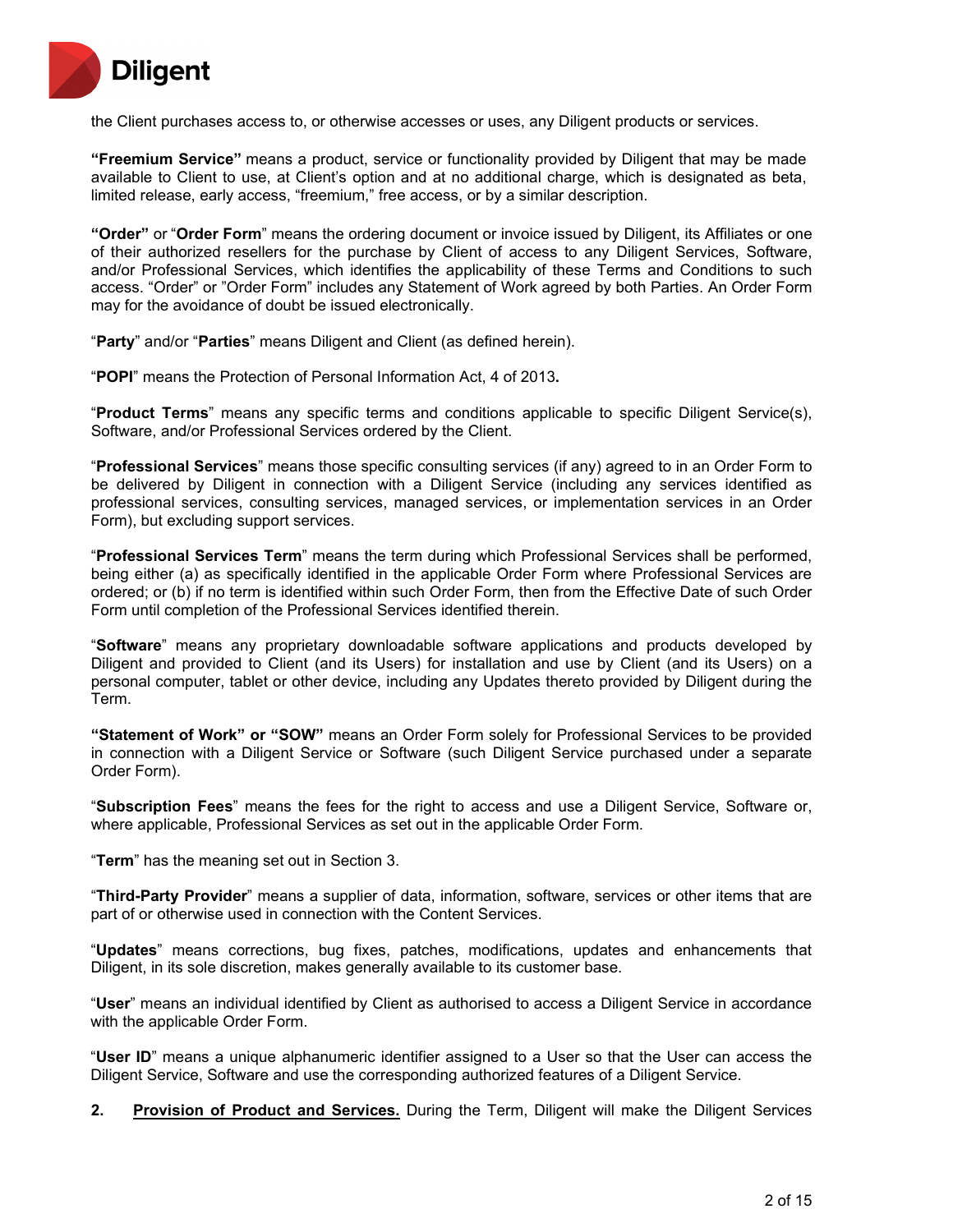

specified in the Order Form available to the Client and its Affiliates (subject to any restrictions in the Agreement, including number of Users and, with respect to Affiliates, Section 4.3). Client will provide Diligent with all necessary and reasonable cooperation to enable Diligent to perform its obligations under the Agreement.

**3. Term.** The Term of this Agreement begins on the applicable Effective Date and will continue for the period identified as the "Initial Term" in the Order Form ("**Initial Term**"). If no specific Initial Term period is stated in the Order Form, the Initial Term shall be one year. After the Initial Term, the term of the Agreement will automatically renew for additional one (1) year terms ("**Renewal Term**"), unless either Party provides the other written notice of non-renewal no later than thirty (30) days prior to the expiration of the Initial Term or any Renewal Term. For each year of this Agreement, the pricing shall increase by 5% over the pricing effective in the previous year. Notwithstanding the foregoing. Diligent may implement revised pricing of greater than 5% for any Renewal Term by giving written notice of such price changes to Client at least sixty (60) days prior to the commencement of a Renewal Term and the pricing will apply to the Renewal Term unless Client provides written notice of non-renewal in accordance with this Section. Collectively each Initial Term and each Renewal Term (if any) constitute a "**Term**" in respect of the applicable Order Form.

## **4. Access Right; Restrictions.**

4.1.Access Rights. During the Term and conditioned upon Client's compliance with all the terms of the Agreement, Diligent grants to Client, a limited, non-exclusive, non-transferable, and non-sublicensable right to allow Users to, in accordance with the Agreement, access and use the applicable Diligent Services set out in the relevant Order Form solely for Client's internal business purposes. As part of the implementation of certain Diligent Services, Client may be required to identify in writing the Users, who will be assigned User IDs. For the avoidance of doubt, if applicable pursuant to the relevant Order Form, any Content Services described thereunder shall be Diligent Services and subject to the restrictions set forth herein. Certain Diligent Services and Software may be accessed and delivered electronically through a secure area of the applicable Diligent website and are deemed delivered when they are made available for access or download by Client, as applicable.

4.2. Software. During the Term and conditioned upon Client's compliance with all the terms of the Agreement, Diligent grants Client a limited, non-exclusive, non-transferable, and non-sublicensable right to install and use the applicable Software in accordance with the Documentation for such Software.

4.3. Affiliates. To the extent that Client is purchasing access on behalf of its Affiliates, Client irrevocably and unconditionally guarantees the compliance of each Client Affiliate with the Agreement and will be jointly and severally liable with each Client Affiliate for breach of the Agreement. All remedies available to Diligent, including the ability to obtain injunctive relief, will apply to such Client Affiliates, and Client will reasonably assist Diligent in enforcing Diligent's rights and remedies against such Client Affiliates. Client's Affiliates may enter into an agreement with Diligent on the same terms as Client under this Agreement by entering into an Order Form referencing the agreed terms between Client and Diligent. Any such Order Form shall be its own separate agreement between Diligent and the Client Affiliate, running on its own term, and the termination of this Agreement shall not terminate such separate agreement (or vice versa). For the avoidance of doubt, where the Client Affiliate is based outside the Client's country, a Diligent Affiliate (where applicable) may enter into such Order Form in lieu of Diligent, and pricing may be converted to a local currency where such local currency is supported by the Diligent Affiliate.

4.4. Reservation of Rights. Except for the limited rights set forth in Section 4.1 and 4.2 above, Client does not acquire any intellectual property or other rights, express or implied, in or relating to any Software or Diligent Services. Diligent reserves title, ownership, and all other rights to all Software and Diligent Services. Client and Users will not remove, obscure, or alter Diligent's copyright notices, trademarks, other proprietary rights notices, or any other content of any kind appearing in the Diligent Services, Software, or Documentation. For the avoidance of doubt, ownership of all Content Services (including any products or components contained therein) belongs to Diligent or its Third-Party Providers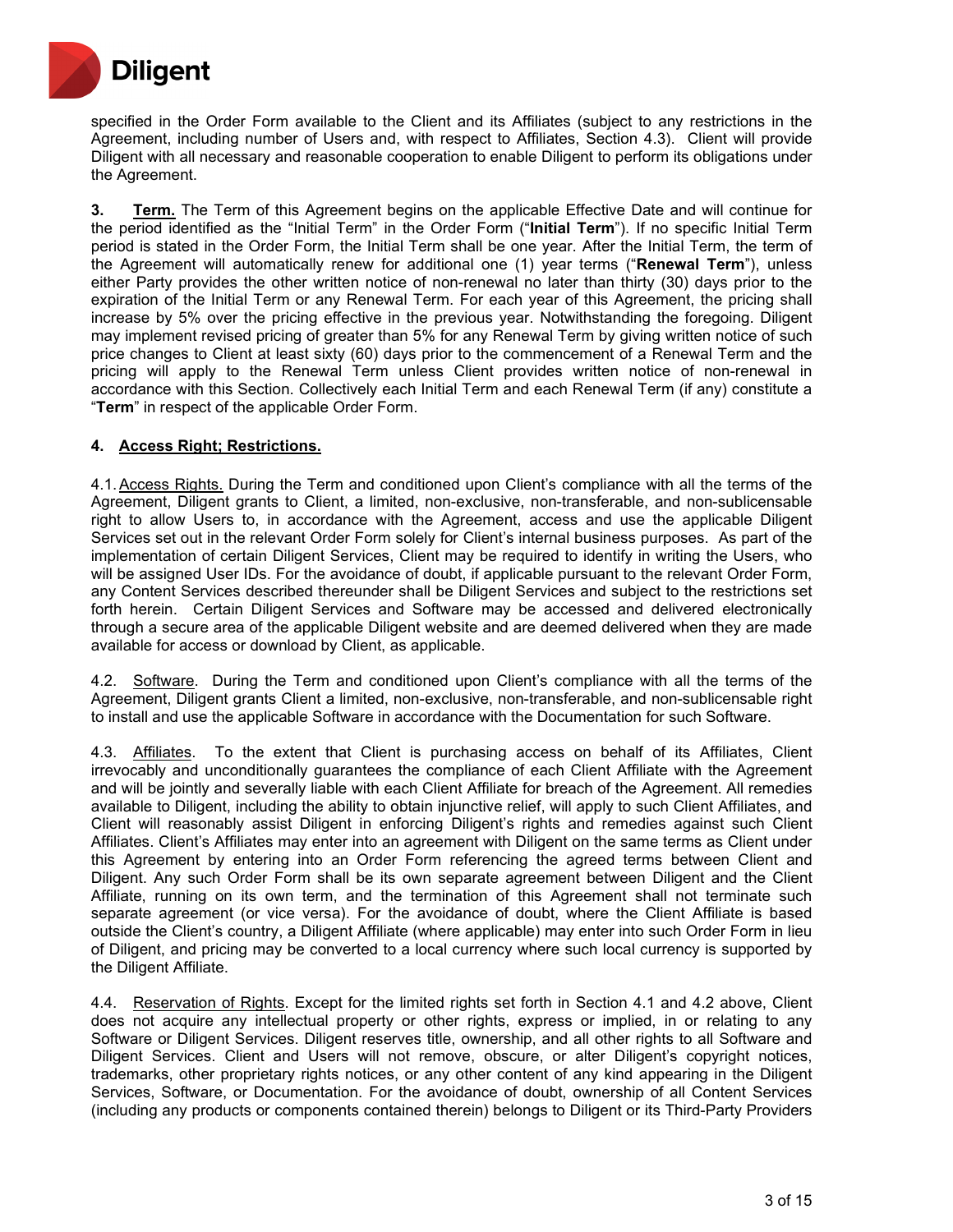

and nothing in this Agreement shall transfer or assign any right, title or interest in the applicable product or components of the Content Services to the Client.

4.5. Restrictions. Client must not, and represents and warrants it will not, use the Diligent Services in any manner that is not described in the Documentation or in any manner that is prohibited by the Agreement. Client is responsible for all access and use of the Diligent Services and Software by its Users and any person that gains access through Client or any of its Users or User IDs.

4.6. Restrictions on Use. Client must not and must ensure that Users do not, directly or indirectly, (i) reverse engineer, disassemble, decipher, translate, decompile, prepare derivative works of the Diligent Services or Software or otherwise attempt to access, imitate, derive or discover the source code thereof; (ii) upload any Client Data or any content, data or information that is unlawful, harmful, threatening, abusive, harassing, tortious, defamatory, vulgar, obscene, libelous, invasive of another's privacy or right of publicity, hateful, or racially, ethnically or otherwise objectionable; (iii) infringe the intellectual property or privacy rights of any third party in connection with use of the Diligent Services, Software or Documentation (including by uploading Client Data to the Diligent Services); (iv) interfere with or disrupt Diligent's software, the Diligent systems used to host the Diligent Services, other equipment or networks connected to the Diligent Services, or disobey any requirements, procedures, policies or regulations of networks connected to the Diligent Services made known to Client; (v) license, sell, rent, lease, lend, transfer, outsource, sublicense or otherwise provide access to the Diligent Services or Software or utilise the Diligent Services for the benefit of a third party, including through a service bureau, commercial timesharing arrangement, or application service provider (ASP) arrangement; (vi) provide publicly, or make publicly available, any links, hypertext (Universal Resource Locator (URL) address) or otherwise (other than a "bookmark" from a Web browser) to the Diligent Services, or any part thereof; (vii) circumvent the User authentication or security of the Diligent Services or any host, network, or account related thereto; (viii) perform any penetration testing on or with respect to the Diligent Services, including use of any tools, code or instruction intended to fuzz, damage, destroy, alter, reveal any portion or expose vulnerability of the Diligent Services (unless specifically authorized by Diligent in writing); (ix) mirror the Diligent Services on any server; (x) make any use of the Diligent Services that Diligent reasonably believes is abusive or that violates any applicable local, state, national, international or foreign law; (xi) fail to use commercially reasonable efforts to prevent the unauthorised license, sale, transfer, lease, transmission, distribution or other disclosure of the Diligent Services; (xii) allow any non-Users to use any User IDs, code(s), password(s), or other mechanisms issued to, or selected by, Client or Users for access to the Diligent Services; (xiii) use the Diligent Service, in whole or in part, in any manner that competes with Diligent or its Affiliates, including, but not limited to, any distribution of a Diligent Service, related data or derivative works based thereon; (xiv) create a database in any form whatsoever from the Diligent Service; (xv) associate the Diligent Service or its content to another website by employing any technology, including, but not limited to, hyper linking and framing; (xvi) use automated systems, software or processes to extract or compile data from the Diligent Service ("data scraping"); or (xvii) use the Diligent Service as part of Client's intranet or other internal network.

4.7. User IDs. Rights of any User to utilize any Diligent Services cannot be shared or used by more than one individual. Client must not and will ensure that Users do not permit any other individual or entity to access (through User ID and password sharing or otherwise) the Diligent Service or Software. Client is restricted to the number of Users for which it has purchased subscriptions. Virtualization technology may not be used to circumvent the restrictions in this Agreement. Client may on a permanent basis transfer a User's access right purchased by Client to another User without incurring additional Subscription Fee charges (but subject to payment of an installation fee, if applicable), as long as the number of Users does not exceed the number of Users purchased, and the original User is no longer a User and is not permitted access to the Diligent Service. If Client exceeds, or wishes to increase, the number of Users, additional fees will apply.

4.8. Feedback. Client is not required to provide Diligent any feedback, comments or suggestions about the Diligent Service or any of Diligent's technologies, products, or services ("**Feedback**"). However, if Client provides Feedback, Client agrees that even if it is designated confidential, the Feedback is not confidential and Diligent is free to use, disclose, reproduce, license or otherwise distribute the Feedback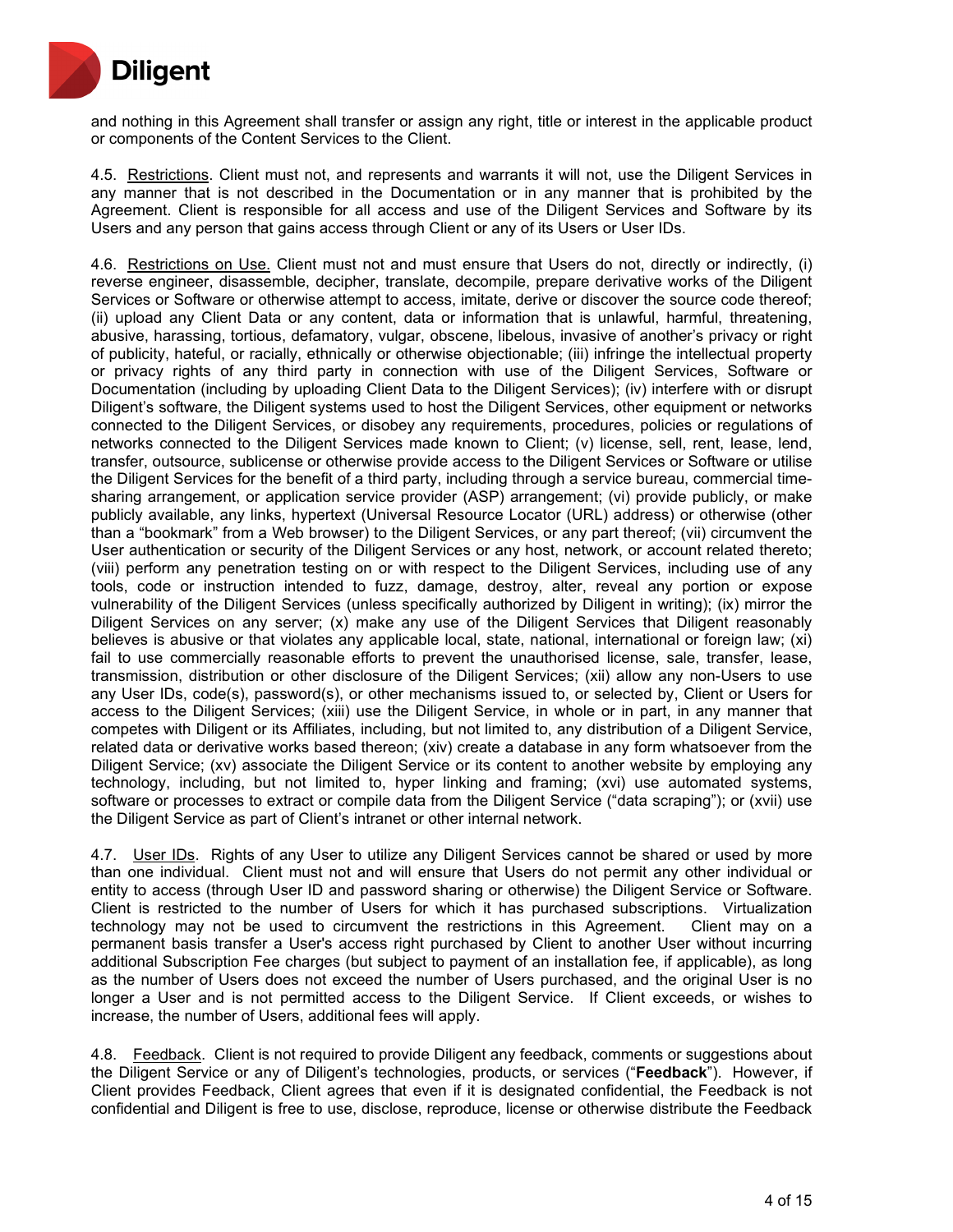

without any obligations or restrictions of any kind, including intellectual property rights.

# **5. Client Data and Client Materials.**

5.1. Client reserves all title and ownership of the Client Data. Diligent will take reasonable security measures with respect to the storage and transmission of Client Data. Upon Client's reasonable request, Diligent will provide Client with Diligent's then-current security Documentation made generally available to customers of the relevant Diligent Service. Diligent shall promptly and without undue delay notify Client after confirming any actual or reasonably suspected information security breaches affecting the security of the Client Data.

5.2. Client hereby grants Diligent the right to use the Client Data for the purposes of providing the Diligent Services pursuant to the Agreement. If Client furnishes to Diligent any content, materials or other intellectual property (including graphics, logos, trademarks, etc.) other than Client Data (collectively "Client Materials") Diligent may use the Client Materials in connection with the provision of the Diligent Services and Professional Services under the Agreement. In addition to the foregoing, Diligent may (i) collect anonymized, de-identified information relating to use of the Diligent Services (including usage data) in order to improve Diligent's products and services and for other reasonable internal uses and (ii) aggregate such anonymized, de-identified information with anonymous, de-identified information of its other clients for purposes of creating and distributing case studies or industry reports as part of its products and services, provided that, in each case: (x) the information does not, and could not reasonably be used to, relate back to or identify Client; and (y) Diligent does not sell, resell or make other commercial use of such information (other than on an aggregated basis under the foregoing (ii)). Diligent may also collect data related to Client and its Users for the purpose of notifying Client and its Users of product upgrades or other necessary notifications.

5.3. Client determines what Client Data it uses in connection with the applicable Diligent Service and retains full control over the access to and use of its Client Data. Diligent will not access Client Data, except as instructed or authorized by Client, where necessary to prevent or address service or technical problems affecting Client, or as required by applicable law, regulation or court order.

5.4. Client agrees that Diligent and its affiliated companies may reference Client as a Diligent customer (including using Client's name and logo), including on Diligent's and its affiliated companies' website. Diligent will (a) comply with Client's reasonable instructions that are provided to Diligent related to such use of name and logo and (b) promptly cease such reference upon Client's request (such requests may be directed to [marketing@diligent.com\)](mailto:marketing@diligent.com).

5.5. Client is responsible for providing sufficient bandwidth and network connectivity to ensure all Users can access and use the Diligent Service. The technical requirements set forth in the Documentation are subject to change upon notice. Client is responsible for ensuring its firewalls permit access to the Diligent-owned URLS/IP Addresses. To ensure Client receives optimal performance, Client should use the Diligent Service on a hardware and software system that matches or exceeds the highest specifications recommended by Diligent, in the Documentation. Suitable configuration of software and hardware will depend on individual circumstances. System performance may be adversely affected by unsuitable software or hardware. Client is responsible for taking reasonable security precautions, including, without limitation, determining the security configurations of its systems (e.g. password construction rules and expiration intervals). Client is responsible for setting up and ensuring the confidentiality of User accounts and passwords assigned to them for use with the Diligent Service. Client is responsible for promptly notifying Diligent after confirming any actual or reasonably suspected information security breaches affecting the security of the Diligent Service or Software, of which it becomes aware, including without limitation compromised User accounts. Client is responsible for periodically reviewing its security configurations and access rights to determine if they are appropriate for its needs. Client is responsible for defining its authorised approvers, documentation and validation requirements for changes to its use and access to the Diligent Service.

5.6. Each Party will comply, to the extent applicable, with POPI and Data Protection Legislation in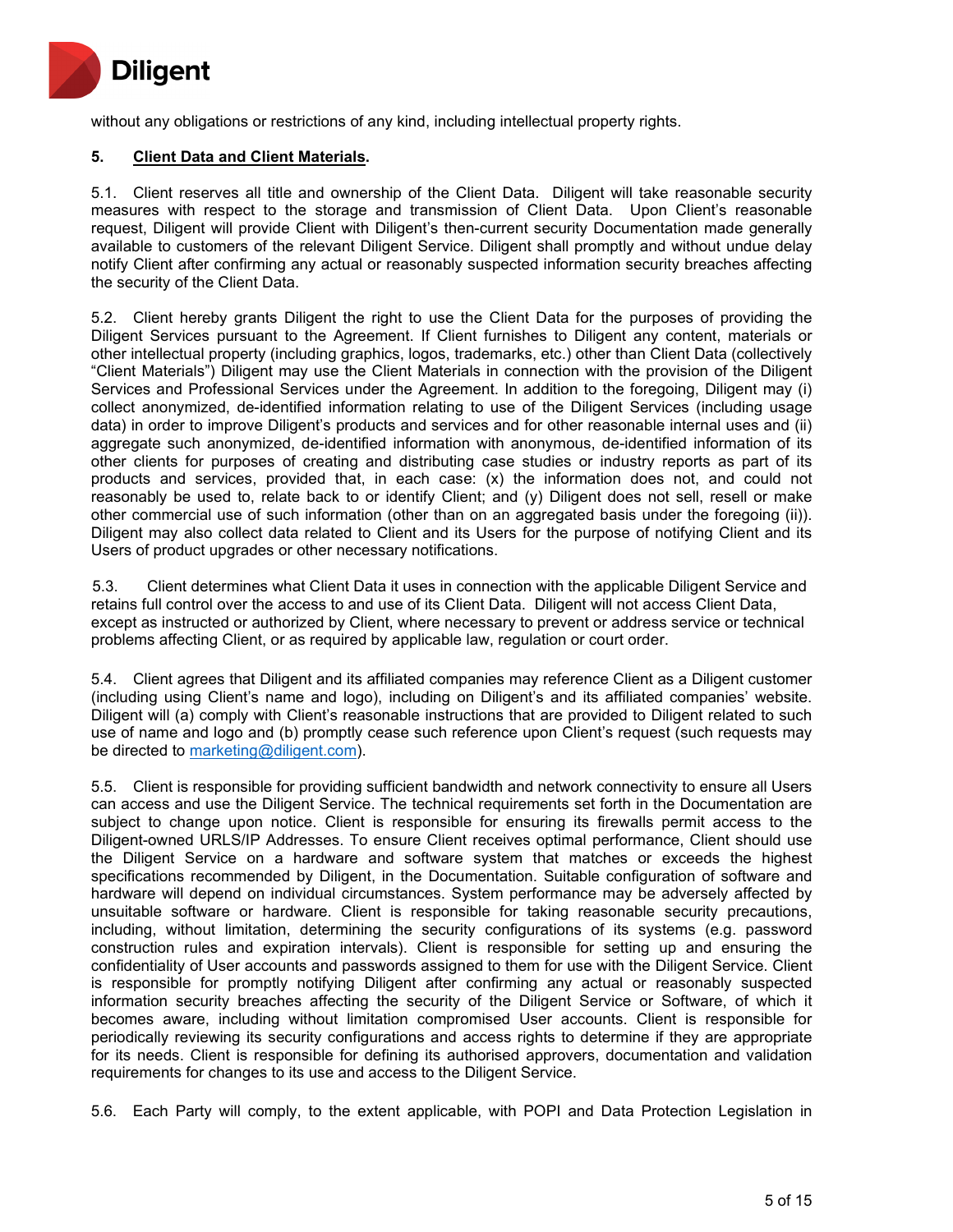

performing their obligations under this Agreement. Diligent's Data Protection Addendum is also available at https://diligent.com/data-processing-addendum, and the terms of such Data Protection Addendum as of the Effective Date are hereby incorporated into this Agreement by reference. Client may separately elect to execute such Data Protection Addendum provided that Client returns a copy of such executed Data Protection Addendum to Diligent at [privacy@diligent.com.](mailto:privacy@diligent.com)

# **6. Pricing and Payment.**

6.1. Fees. In consideration for the provision of the applicable Diligent Services and Professional Services (as applicable), Client will pay the amounts set forth in the Order Form in accordance with the terms set forth in this Section. All Subscription Fees are to be paid annually in advance.

#### 6.2. **EXCEPT AS SPECIFICALLY PROVIDED TO THE CONTRARY IN THIS AGREEMENT, IN THE EVENT OF THE CANCELLATION BY CLIENT, COMPLETION, EXPIRATION OR TERMINATION OF THIS AGREEMENT, ALL MONIES PAID OR DUE OR OWING TO DILIGENT BY CLIENT SHALL BE DEEMED NON-REFUNDABLE**.

6.3. Any reduction in the quantity of any purchase made in an Order Form must be agreed in writing by the Parties at least thirty (30) days in advance of the commencement of the next Renewal Term, and any such reduction shall take effect as of the commencement of the next Renewal Term. If there is no written agreement to reduce the quantity of any purchase in an Order Form by such time, the Agreement will automatically renew for the same quantity for the preceding Initial or Renewal Terms, as applicable. Diligent will issue an invoice to Client for the Initial Term's Subscription Fee for the first year and any other fees on or about the date the Order Form is executed. For each year of the Term thereafter, Diligent will invoice Client for Subscription Fees approximately thirty (30) days prior to the anniversary of the applicable Effective Date. Client will pay all invoices within thirty (30) days of the date of invoice. For any amount not paid when due, and without prejudice to any other right and remedies of Diligent, Diligent may charge interest accruing on a daily basis on such due amounts at an annual rate equal to six and three quarters percent (6.75%) over the then current base lending rate of The South African Reserve Bank from time to time, commencing on the due date and continuing until fully paid, whether before or after judgment. Client will reimburse Diligent for its costs incurred (including reasonable attorney's fees) in the collection of Client's past due amounts. If any fees owing by Client are thirty (30) days or more overdue, Diligent may, without limiting its other rights and remedies, suspend access to the Diligent Services and/or Professional Services until such amounts are paid in full, provided Diligent has given Client at least ten (10) days' prior notice that its account is overdue. Client will be responsible for all reasonable, pre-approved travel, accommodation and meal expenses incurred in connection with any on-site training, services or instruction. Such expenses will be invoiced at actual cost. If Client reschedules or cancels any onsite training, instruction or Professional Services for which Diligent has incurred non-refundable out-of-pocket expenses, Client will reimburse Diligent for such non-refundable expenses. All amounts payable to Diligent hereunder are payable in full in South African Rands (ZAR) (unless otherwise indicated in the Order Form) without deduction or set off, and shall be in addition to all taxes, bank fees or duties, which are also Client's responsibility.

6.4.Taxes. All Subscription Fees are quoted exclusive of value added tax. Client is responsible for payment of all applicable value-added, sales, use, license and other transaction-based taxes (such as gross receipts or excise taxes), withholding taxes, and all applicable export and import fees, customs duties, and similar charges (other than taxes based on Diligent's net income) which are levied or imposed by reason of the transactions contemplated by this Agreement. In the event that any withholding taxes are payable under any applicable law in respect of any payment due to Diligent under this Agreement, Client shall gross up such payment such that the balance payable to the Diligent after deduction of the applicable withholding taxes shall be equivalent to the original amount due to Diligent. Provided that in the event any avoidance of double taxation treaty is applicable to such payments, Diligent and Client shall cooperate to obtain the full benefit of such treaty.

#### **7. Warranties and Disclaimers.**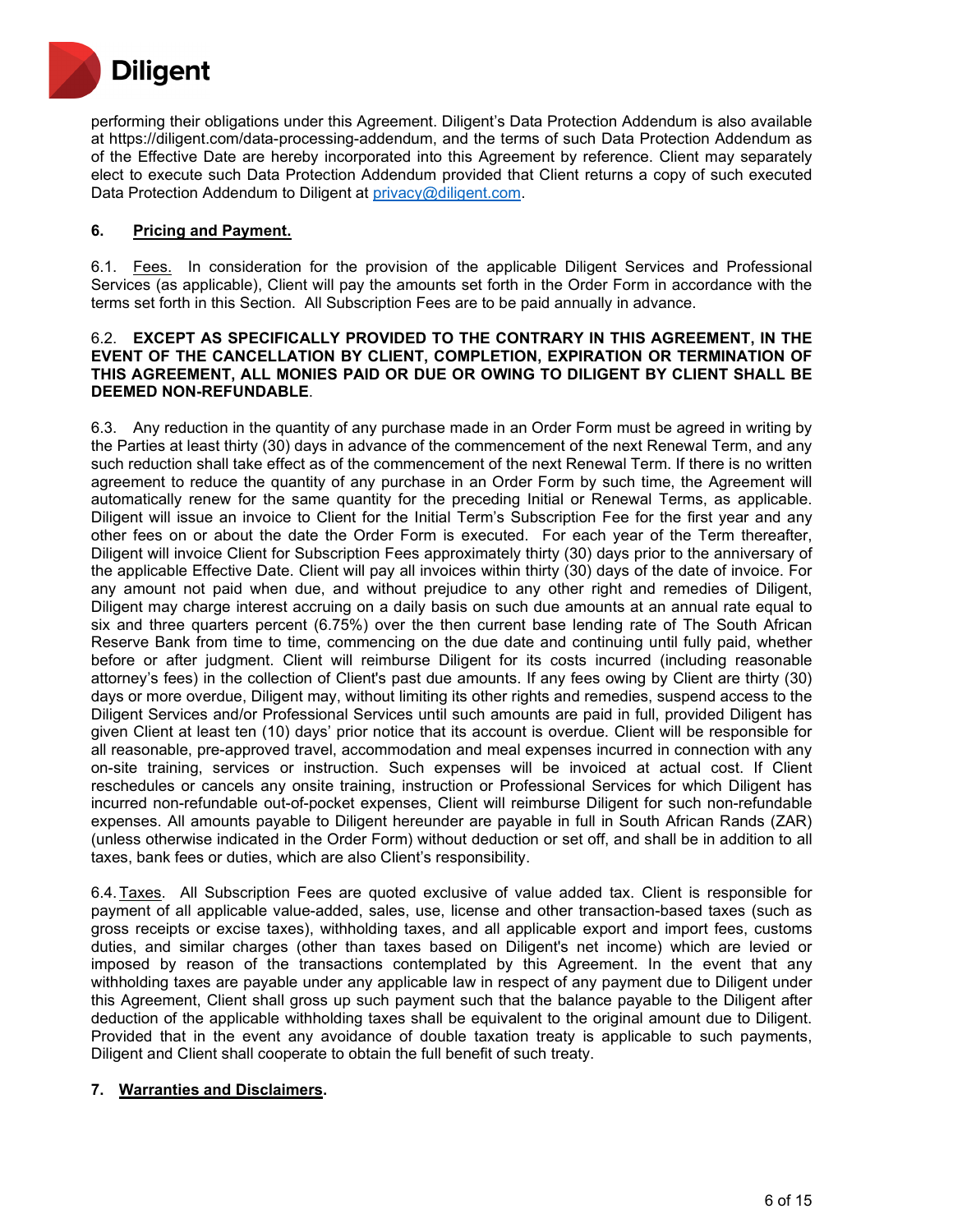

7.1.Software and Services. During the Term, Diligent represents and warrants that the applicable Diligent Service and Software will materially conform to the applicable Documentation. The warranty will not apply: (i) if the applicable Diligent Service or Software is not used in accordance with this Documentation; or (ii) if the defect is caused by Client Data, Client Materials or any third party services, content, products or modification or customisation to such Diligent Service or Software.

7.2. Remedy for Breach of Warranty. If notified in writing of a valid warranty claim under Section 7.1, Diligent will, at its option, (i) correct the non-conforming Diligent Service or Software so that it materially complies with the Documentation; (ii) provide a replacement with substantially equivalent functionality; or (iii) terminate the Agreement and refund a pro-rata portion of the prepaid Subscription Fee based on the number of months remaining in the Initial Term or Renewal Term as of the date that Client provided written notice of the warranty claim under Section 7.1. This Section states Diligent's entire liability and Client's sole and exclusive remedy for breach of warranty under Section 7.1.

7.3.Viruses. Diligent will take reasonable precautions to protect against any person acting by, under or through Diligent from introducing any software virus, worm, "back door," "Trojan Horse" or similar harmful code into the Software provided hereunder.

#### 7.4. Disclaimer.

A. EXCEPT AS SPECIFICALLY PROVIDED IN THE AGREEMENT AND TO THE MAXIMUM EXTENT<br>PERMITTED BY APPLICABLE LAW, DILIGENT DISCLAIMS ALL WARRANTIES, BY APPLICABLE LAW, DILIGENT DISCLAIMS ALL WARRANTIES, REPRESENTATIONS, CONDITIONS AND ALL OTHER TERMS WHETHER EXPRESS, IMPLIED OR STATUTORY.

B. THE WARRANTIES, REPRESENTATIONS, CONDITIONS AND ALL OTHER TERMS DISCLAIMED<br>IN SECTION 7.4A SHALL INCLUDE (WITHOUT LIMITATION) ANY WARRANTIES, IN SECTION 7.4A SHALL INCLUDE (WITHOUT LIMITATION) ANY WARRANTIES, REPRESENTATIONS, CONDITIONS AND OTHER TERMS OF QUALITY, MERCHANTABILITY, FITNESS FOR A PARTICULAR PURPOSE AND NON-INFRINGEMENT.

C. DILIGENT MAKES NO WARRANTY, UNDERTAKING, REPRESENTATION, CONDITION OR OTHER AGREEMENT THAT THE DILIGENT SERVICE, PROFESSIONAL SERVICES, SOFTWARE, OR ANY INFORMATION OR DATA ACCESSED OR STORED THEREIN WILL MEET CLIENT'S REQUIREMENTS OR BE ACCURATE, COMPLETE, ERROR-FREE, RELIABLE, OR AVAILABLE.

7.5.THE PARTIES AGREE THAT DILIGENT PROVIDES BUSINESS-TO-BUSINESS SERVICES AND IT IS NOT THE INTENT OF THE PARTIES THAT CLIENT IS CONSIDERED A CONSUMER FOR PURPOSES OF THE CPA. TO THE EXTENT THE CPA OR ANY OTHER CONSUMER WARRANTIES ARE DEEMED TO APPLY TO THIS AGREEMENT BY LAW, ANY SUCH OBLIGATIONS AND WARRANTIES ARE LIMITED TO THE MAXIMUM EXTENT PERMITTED BY LAW.

**8. Indemnification.** Diligent will indemnify Client against any bona fide third party claim that the grant of a right to, or the access and use by, Client and its Users of the Software or any Diligent Service (or any Deliverables if applicable) in accordance with the Agreement infringes a validly existing South African trademark, copyright, patent, or other proprietary right and pay any final judgment awarded or Diligent-negotiated settlement. Diligent's obligations under this Section are conditioned upon Client providing Diligent (i) prompt written notice of any claim; (ii) sole and exclusive control over the defense and settlement of the claim; and (iii) such cooperation as Diligent may reasonably request with respect to the defense or settlement of such claim at Diligent's expense. Diligent will defend any claim under this Section with counsel of its own choosing and settle such claim as Diligent deems appropriate, provided that this does not require an admission of guilt or liability by Client. Client may participate in such defense with counsel of its own choosing and at its own cost and expense. Client will not admit liability, take any position adverse or contrary to Diligent, or otherwise attempt to settle any claim or action for which it is seeking indemnification without the express written consent of Diligent. If, in Diligent's sole opinion, an infringement claim may have validity, then Diligent may modify the Software, Deliverables or Diligent Service to make it non-infringing, procure any necessary license, or replace the affected item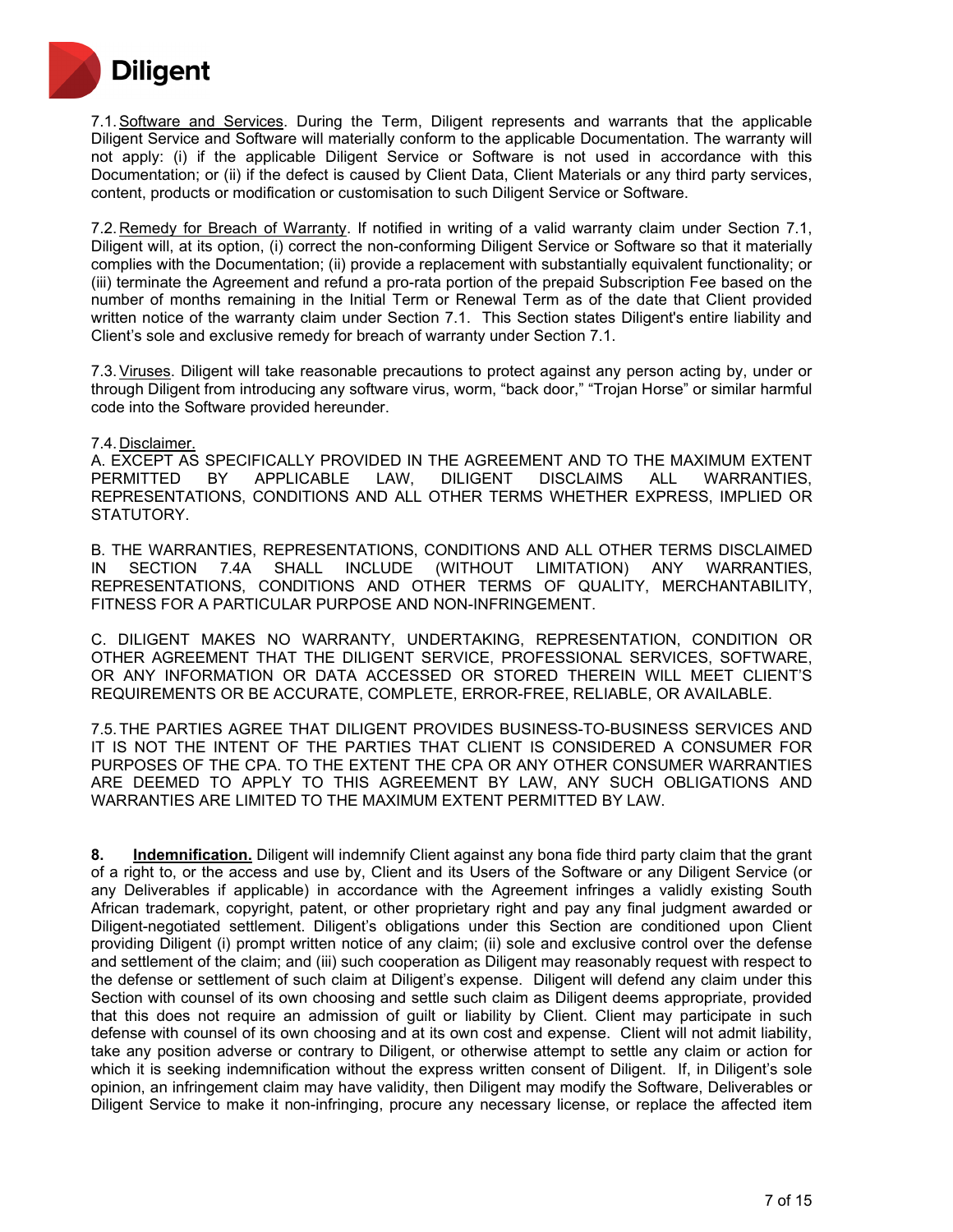

with one that is reasonably equivalent in function and performance. If Diligent determines in its sole opinion that none of these alternatives are reasonably available, then Diligent may terminate the Agreement, Client will discontinue using the allegedly infringing Software, Deliverables, or Diligent Service and Diligent will issue Client a pro-rata refund of any prepaid Subscription Fee for such Software, Deliverables or Diligent Service based on the number of months remaining in the then-current Initial Term or Renewal Term. Diligent has no obligation under this Section for and Client will indemnify Diligent against, any third-party claim arising from: (i) Client Data or Diligent's compliance with Client's or its representatives' designs, specifications, instructions, or technical information; (ii) modifications to the Software, Deliverables or Diligent Service not made by Diligent; (iii) Client's use of the Software, Deliverables or Diligent Service that is non-compliant with the Documentation; (iv) use of the Software, Deliverables or Diligent Service in any manner that is not authorised or is not permitted by the Agreement; (v) Client use or combination of the Software, Deliverables or any Diligent Service with any other software, hardware, or services that are not provided by Diligent; or (vi) Client's failure to implement changes recommended by Diligent if the infringement would have been avoided by the implementation of the change. This Section states Diligent's entire liability and Client's sole and exclusive remedy for claims of infringement.

## **9. DISCLAIMER OF CERTAIN DAMAGES.**

9.1. SUBJECT TO SECTION 10.4: IN NO EVENT WILL NEITHER PARTY OF ITS AFFILIATES BE LIABLE OR RESPONSIBLE TO THE OTHER PARTY FOR:

(I) ANY SPECIAL, INCIDENTAL, PUNITIVE, INDIRECT, OR CONSEQUENTIAL DAMAGES; OR (II) LOSS OF PROFITS, BUSINESS, GOODWILL, ANTICIPATED SAVINGS, OR USE; PROPERTY DAMAGE; OR BUSINESS INTERRUPTION, IN EACH CASE ARISING OUT OF OR IN ANY WAY RELATED TO THE AGREEMENT, ANY DILIGENT SERVICE, PROFESSIONAL SERVICES, OR SOFTWARE (WHETHER CAUSED BY BREACH OF CONTRACT OR DELICT (INCLUDING NEGLIGENCE) OR BREACH OF STATUTORY DUTY OR ARISING IN ANY OTHER WAY) TO THE EXTENT PERMITTED BY LAW.

9.2. SUBJECT TO SECTION 10.4, THE FOREGOING DISCLAIMERS WILL APPLY EVEN IF: (I) A PARTY HAS BEEN ADVISED OF THE POSSIBILITY OF THE DAMAGES; (II) THE LIMITED REMEDIES SET FORTH HEREIN FAIL OF THEIR ESSENTIAL PURPOSE, AND (III) REGARDLESS OF IF THE LIABILITY IS BASED ON CONTRACT, DELICT, NEGLIGENCE, STRICT LIABILITY, PRODUCT LIABILITY OR OTHERWISE.

#### **10. LIMITATIONS ON LIABILITY.**

10.1. SUBJECT TO SECTION 10.4, IN NO EVENT WILL THE AGGREGATE LIABILITY OF EITHER PARTY OR ITS AFFILIATES (TO THE EXTENT NOT DISCLAIMED UNDER SECTION 9) ARISING OUT OF OR IN CONNECTION WITH THE AGREEMENT (WHETHER CAUSED BY BREACH OF CONTRACT OR DELICT (INCLUDING NEGLIGENCE OR BREACH OF STATUTORY DUTY OR ARISING IN ANY OTHER WAY)) EXCEED THE TOTAL FEES PAID OR PAYABLE TO DILIGENT FROM CLIENT UNDER THE AGREEMENT DURING THE TWELVE (12) MONTH PERIOD PRIOR TO THE TIME AT WHICH THE LOSS, COST, CLAIM OR DAMAGES AROSE.

10.2. SUBJECT TO SECTION 10.4, THE EXISTENCE OF MULTIPLE CLAIMS UNDER OR RELATED TO THE AGREEMENT OR ANY ORDER FORMS INCLUDING CLAIMS BY AFFILIATES OF CLIENT, THE DILIGENT SERVICE, PROFESSIONAL SERVICES, OR THE SOFTWARE WILL NOT ENLARGE OR EXTEND THE LIMITATION ON MONEY DAMAGES.

10.3. WITHOUT LIMITING SECTIONS 10.1 AND 10.2 (BUT SUBJECT TO SECTION 10.4), IN NO EVENT WILL DILIGENT BE LIABLE FOR LOSS, CORRUPTION OR COMPROMISE OF THE CONFIDENTIALITY OF CLIENT DATA, UNLESS THE LOSS, CORRUPTION OR COMPROMISE IS DUE SOLELY TO DILIGENT'S BREACH OF THIS AGREEMENT, DILIGENT'S NEGLIGENCE OR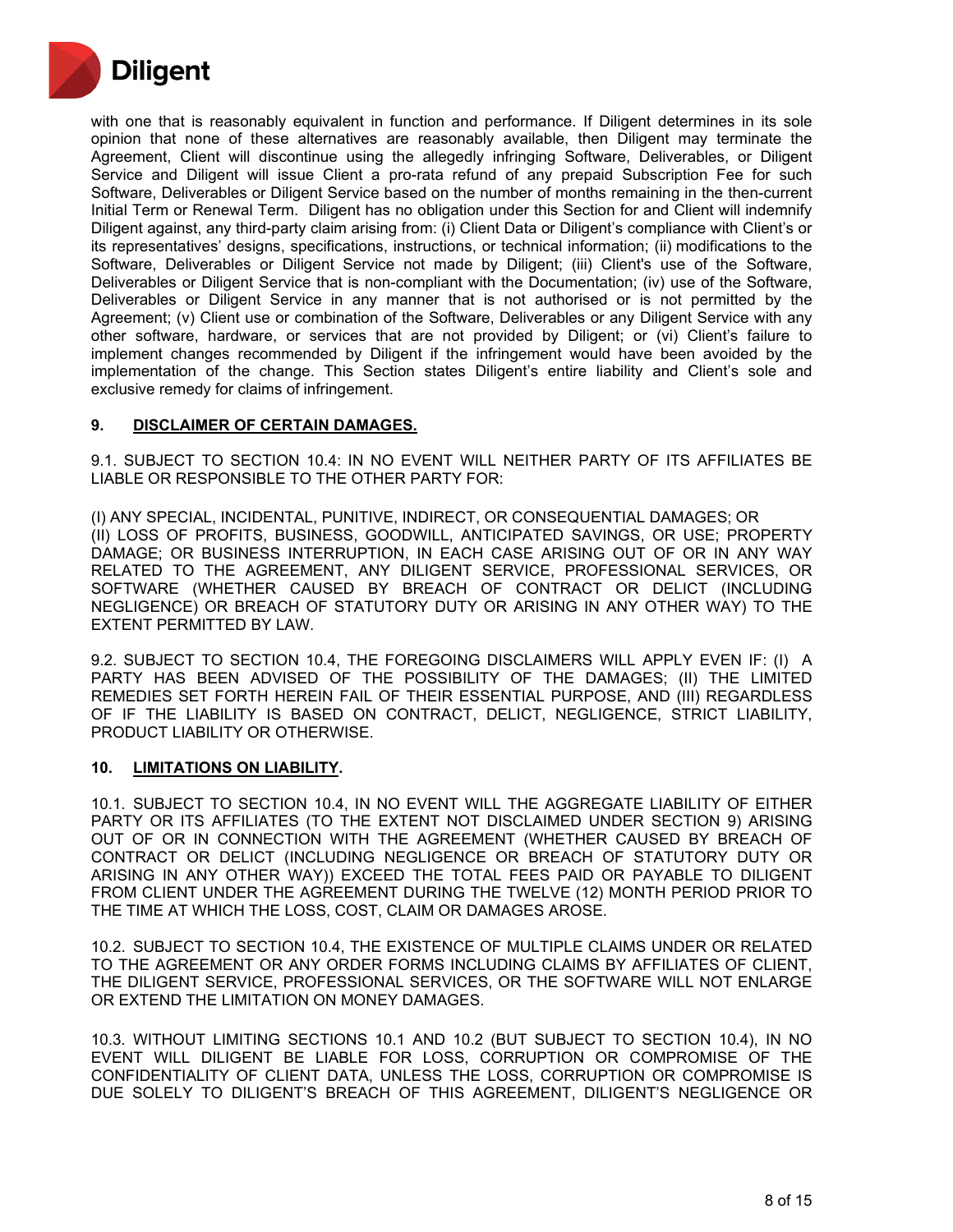

## DILIGENT'S INTENTIONAL MISCONDUCT.

10.4. Nothing in the Agreement excludes the liability of either Party: (a) for death or personal injury caused by that Party's negligence; (b) for fraud or fraudulent misrepresentation; (c) for fees due under the Agreement; (d) for misappropriation or infringement of the other Party's intellectual property rights; (e) for a Party's express indemnification obligations under the Agreement; or (f) for any other liabilities that cannot be excluded by law.

10.5. No right of action and other entitlements arising from or pertaining to the Diligent Services or Professional Services may be brought by Client more than one (1) year after the date on which Client has become aware of or could have become aware of such right and entitlement.

**11. Termination.** Either Party may terminate the Agreement if the other Party materially breaches such Agreement and fails to cure the breach (if the breach is curable) within thirty (30) days after receiving the non-breaching Party's written notice specifying the breach. Notwithstanding the foregoing, Diligent may terminate the Agreement immediately upon providing written notice to Client if Client breaches Section 12 (Confidentiality) or Section 4 (Access Right; Restrictions), and Client may terminate the Agreement immediately upon providing written notice to Diligent if Diligent breaches Section 12 (Confidentiality). Either Party may terminate the Agreement immediately (i) upon the institution by or against the other Party of insolvency, receivership or bankruptcy proceedings or any other proceedings for the settlement of such Party's debts; (ii) upon the other Party making an assignment for the benefit of creditors; or (iii) upon the other Party's dissolution or ceasing to do business. Upon termination of the Agreement, all rights granted to Client pursuant to the Agreement (as the case may be) will terminate, Client will immediately cease all access and use of the applicable Diligent Service(s) and Software, and pay all unpaid fees. If Client terminates this Agreement due to Diligent's breach of the Agreement, then to the extent Client has paid fees to Diligent that relate, on a pro-rated basis, to any portion of the Term that is after the date of termination, Diligent will pay to Client a pro-rated refund of such fees. If requested by Client after termination of the Agreement, Diligent will make Client Data available for the Client to export or download, as provided in the Documentation, for a period not to exceed thirty (30) days from the date of termination, which period may be extended by an additional thirty (30) days upon Client's further written request within such period. After such period (or if Client does not make such a request within ten (10) days of the date of termination), Diligent will be under no obligation to hold the Client Data and will delete all Client Data (including backups of Client Data) no later than one hundred twenty (120) days from the termination date unless Diligent has specifically agreed otherwise in writing. After deletion is complete, Diligent will provide a certificate confirmation deletion of the Client Data if so requested by Client. Sections 1, 4.4, 4.5, 5.2, 5.5, 6, 7.4, 7.5, 9-12, the ownership language in 13.6 (but not the license granted to the Client), 14.4, and 15-16 will survive termination of the Agreement for any reason.

**12. Confidentiality.** Client will retain in confidence the terms and pricing of the Agreement and all other non-public information, technology, and materials (including the Diligent Service and Software) provided by or on behalf of Diligent during the Term (Diligent's "**Confidential Information**"), and Diligent shall retain in confidence the Client Data (Client's "**Confidential Information**"). Each Party will not disclose the Confidential Information of the other to any third party except for those provided under the Agreement or use it for any purpose other than to carry out the activities contemplated under the Agreement. Each Party may only disclose the other's Confidential Information to its employees or third parties who assist with the operation of the Agreement (e.g., Users, contract developers, service providers, etc.), who have a need to know in connection with the Agreement and who have agreed to obligations of confidentiality that are no less restrictive than the obligations in the Agreement. Each Party will take reasonable steps, and in no event will those steps be any less secure than the steps it uses to protect its own similar information, to ensure that the other's Confidential Information is protected. Each Party is responsible for the actions or inactions of its employees and advisors with respect to use and disclosure of the other's Confidential Information. The restrictions set forth in this paragraph will not apply to any information that: (a) was known by the receiving Party without obligation of confidentiality prior to disclosure by the disclosing Party; (b) was in or entered the public domain through no fault of the receiving Party; (c) is disclosed to the receiving Party by a third party legally entitled to make the disclosure without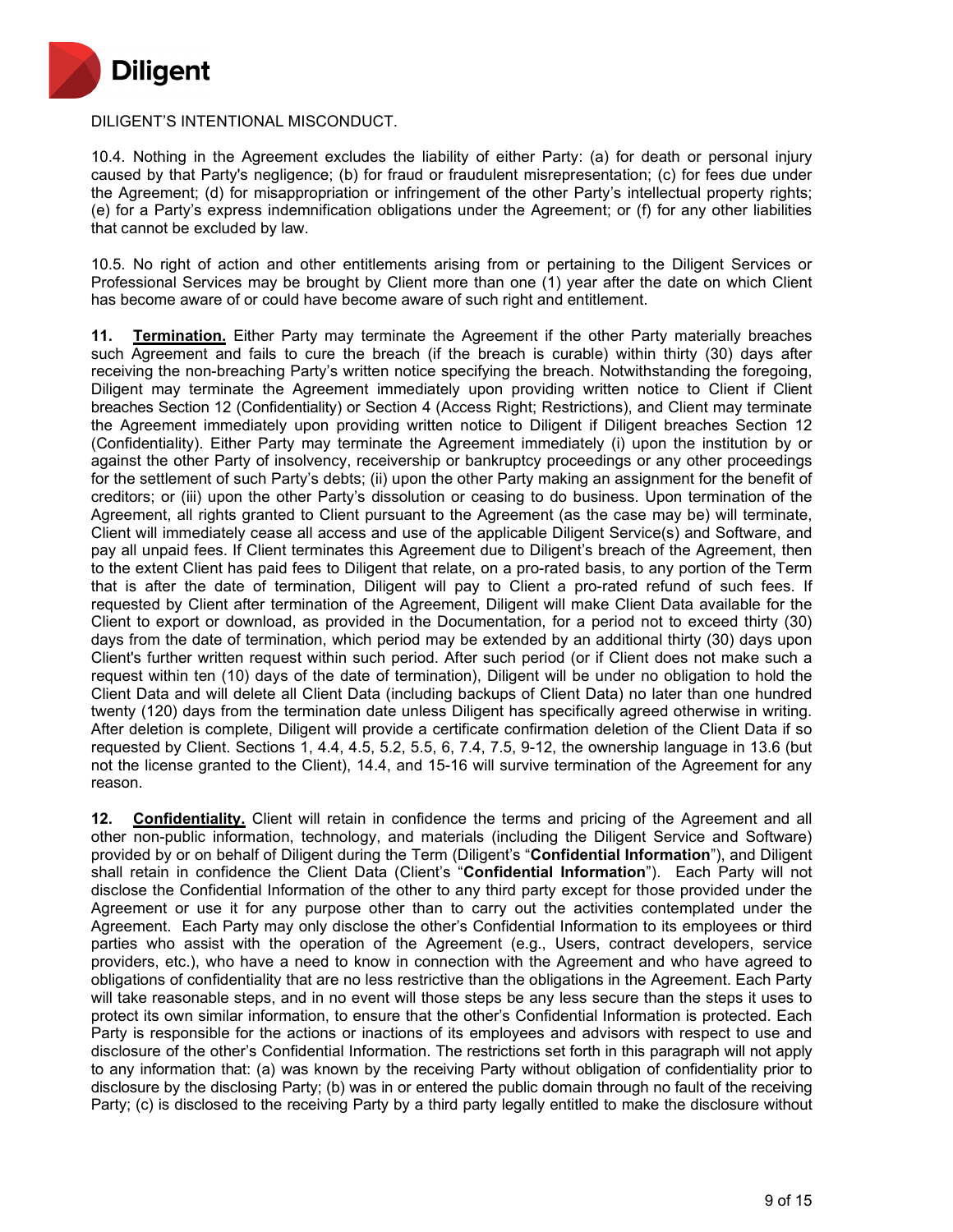

violation of any obligation of confidentiality; or (d) is independently developed by the receiving Party without reference to any Confidential Information. To the extent that Confidential Information is required by applicable law or regulations to be disclosed, a receiving Party may disclose such information after providing to the disclosing Party, to the extent permitted by law, prompt notification of such request for disclosure for the purpose of challenging such request. In the event that Diligent is required by law to disclose any portion of the Client Data, or is so directed by Client, Client shall pay any reasonable fees associated with complying with such disclosure. The Parties agree that any violation or threatened violation of this Section will cause irreparable injury to the disclosing Party for which money damages would be an insufficient remedy, therefore the disclosing Party will be entitled to seek injunctive relief, without the necessity of posting bond or proving actual damages, in addition to other appropriate legal remedies.

## **13. Professional Services.**

13.1. Scope of Applicability. The provisions of this Section shall apply solely to Professional Services, where such Professional Services are included in an Order Form. This Section does not limit the operation of any other Sections of the Agreement, but in the event of any direct conflict between this Section and other Sections with respect to the Professional Services, this Section shall control. Notwithstanding Section 3, for purposes of any SOW, the Term of such SOW shall be as set forth in the applicable SOW or Order Form.

13.2. Provision of Services. Subject to Section 13.5, Diligent shall use commercially reasonable efforts to perform the Professional Services in accordance with the applicable Order Form or SOW, and Diligent represents and warrants that all Professional Services shall be provided in a professional and workmanlike manner.

13.3. Remedy. If notified in writing of any claim for Diligent's breach of Section 13.2, Diligent will, at its option, (i) reperform the Professional Services so that they comply with Section 13.2; or (ii) terminate the portion of the affected Order Form attributable to such Professional Services and refund the fees attributable for such Professional Services. This Section states Diligent's entire liability and Client's sole and exclusive remedy for Diligent's breach of Section 13.2.

13.4. Suitability. Diligent shall assign employees and subcontractors with qualifications suitable for the Professional Services described in the relevant Order Form. Diligent may replace or change employees and subcontractors in its sole discretion with other suitably qualified employees or subcontractors.

13.5. Client Responsibilities. Client shall make available in a timely manner at no charge to Diligent all technical data, Client Data, computer facilities, programs, files, documentation, test data, sample output, or other information and resources of Client required by Diligent in each case for the performance of the Professional Services, as well as anything specified in the applicable Order Form. Client shall be responsible for, and assumes the risk of, any problems resulting from, the content, accuracy, completeness and consistency of all such data, materials and information supplied by Client. Client shall provide, at no charge to Diligent, reasonable cooperation as Diligent requires to perform the Professional Services.

13.6. Ownership. Ownership of all work product, developments, inventions, technology or materials related to any Professional Services (the "Deliverables") shall be solely owned by Diligent (except with respect to Client Data, which shall remain Client's sole property). Solely during the applicable Term and conditioned upon Client's compliance with all the terms of the Agreement, Diligent grants to Client a limited, non-exclusive, non-transferable, and non-sublicensable right to make use of the Deliverables.

13.7. Modifications and Change Orders. For the avoidance of doubt, modifications to the scope of any Professional Services shall become effective only when a document incorporating the relevant written change request is executed by authorised representatives of both Parties.

# **14. Content Services.**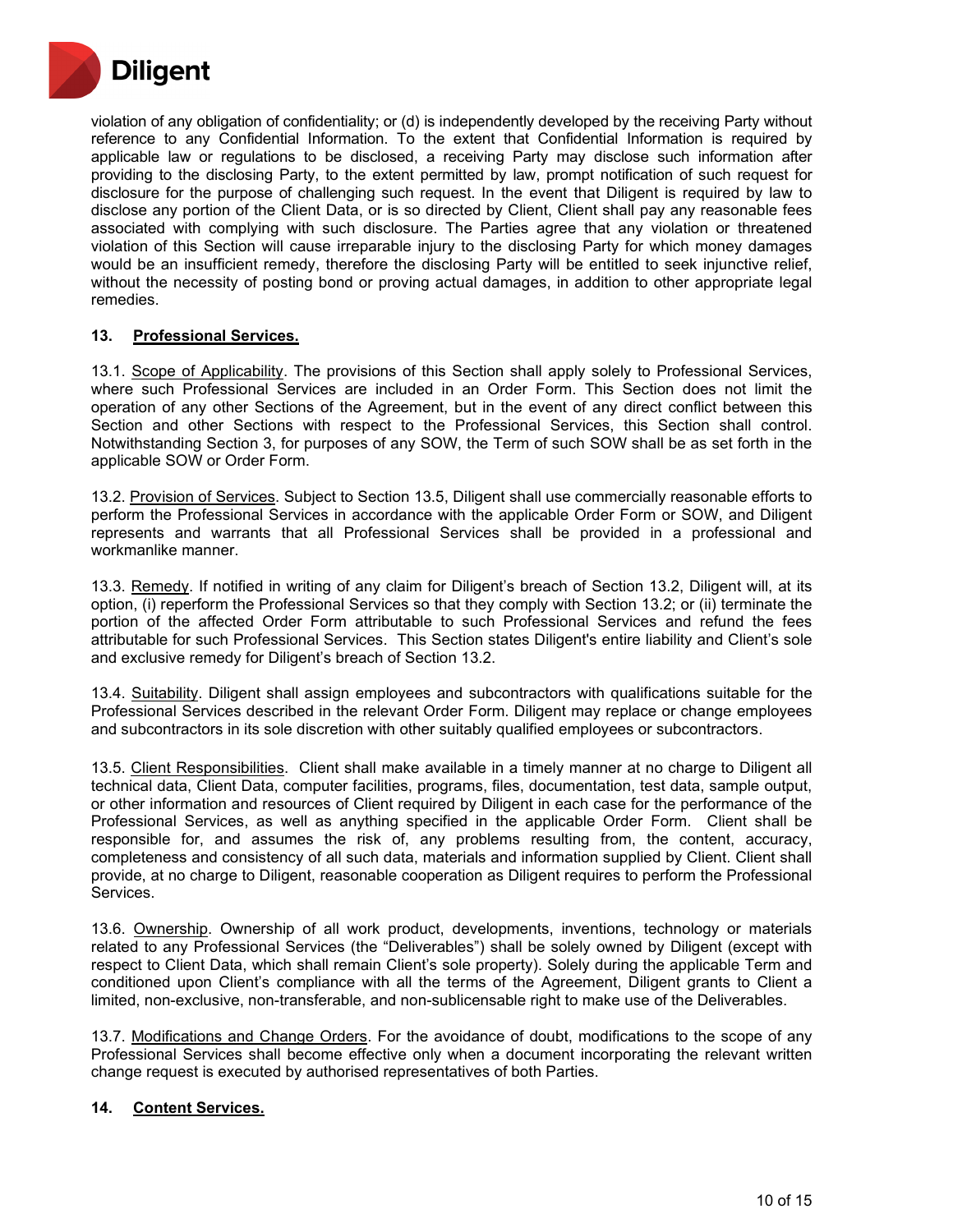

14.1. Scope of Applicability. The provisions of this Section shall apply solely to Content Services. This Section does not limit the operation of any other Sections of the Agreement, but in the event of any direct conflict between this Section and other Sections with respect to the Content Services, this Section shall control. For the avoidance of doubt, the Content Services and any components, data, or content therein constitute a part of the Diligent Service under this Agreement.

14.2. Enhancements or Revisions to Content. Diligent reserves the right to alter or modify the Content Services and any portions or configurations thereof from time to time. Such alterations and/or modifications may include, without limitation, addition or withdrawal of features and/or data or changes in instructions and/or documentation.

14.3. Specific Restrictions. Without limiting anything else in the Agreement, Client shall not (and shall ensure that each User shall not) perform any of the following acts, except as otherwise expressly permitted by the Agreement or with the express written permission of Diligent:

(i) access the Content Service except in conjunction with the Diligent Service or remove or alter any copyright, trademark or other proprietary notice appearing on or within the Content Services;

(ii) license, sublicense, transfer, sell, resell, publish, reproduce, and/or otherwise redistribute any data within the Content Service or any components thereof in any manner, including, but not limited to, via or as part of any internet site;

(iii) provide access to the Content Service or any portion thereof to any person, firm or entity other than a User, including, but not limited to, any Affiliate not expressly identified in the Agreement;

(iv) use and access the Content Services other than as permitted under this Agreement; or

(v) copy, reproduce, modify, distribute, create derivative works of, publicly display, publicly perform, reverse engineer, decompile, or disassemble the Content Services or any portions thereof; and

(vi) PCI-DSS materials are used in accordance with the current PCI Standards Council, LLC License Agreement made available through the PCI DSS website at [www.pcisecuritystandards.org](http://www.pcisecuritystandards.org/) and also through the applicable Diligent Service prior to download of such materials.

14.4. Disclaimer. DILIGENT AND ANY THIRD-PARTY PROVIDERS MAKE NO REPRESENTATIONS, CONDITIONS OR WARRANTIES REGARDING THE COMPLETENESS, VERACITY, FITNESS FOR A PARTICULAR PURPOSE, MERCHANTABILITY OR ACCURACY OF THE CONTENT SERVICES OR ANY COMPONENT THEREOF, OR FOR ANY DELAYS, INTERRUPTIONS OR OMISSIONS. THE CONTENT SERVICES ARE FOR EDUCATIONAL AND INFORMATIONAL PURPOSES AND DO NOT CONSTITUTE LEGAL, ACCOUNTING OR OTHER PROFESSIONAL ADVICE. CONTENT SERVICES SHOULD NOT BE DEEMED TO SET FORTH ALL APPROPRIATE PROCEDURES, TESTS OR CONTROLS OR TO SUGGEST THAT OTHER PROCEDURES, TESTS OR CONTROLS THAT ARE NOT INCLUDED MAY NOT BE APPROPRIATE. CLIENT AND ITS USERS ARE RESPONSIBLE FOR APPLYING PROFESSIONAL JUDGEMENT AND APPROPRIATE PROCEDURES, TESTS OR CONTROLS. THE CONTENT SERVICES AND ANY COMPONENTS THEREOF ARE PROVIDED ON AN "AS IS" AND "AS AVAILABLE" BASIS, AND CLIENT'S USE OF THE CONTENT SERVICES IS AT CLIENT'S OWN RISK. DILIGENT AND ANY THIRD-PARTY PROVIDERS ARE NOT LIABLE FOR THE DATA, DATA STRUCTURE, METADATA, METRICS, CHARTS, GRAPHS, LITERATURE, OR OTHER CONTENT IN ANY FORM AND ANY DERIVATIVES THEREOF, (INCLUDING, WHERE APPLICABLE, ALL UPDATES TO THE FOREGOING) IN EACH CASE INCLUDED IN THE CONTENT SERVICES OR ANY DECISION OR CONSEQUENCE BASED ON USE OF THE FOREGOING.

14.5. Indemnity Client will indemnify Diligent and any Third-Party Providers for any claim, suit, action or proceeding by a third party arising directly from (a) any negligent or more culpable act or omission, willful misconduct or fraud of Client in connection with its use of the Content Services; (b) the infringement or misappropriation of any trademark, copyright, patent, or other proprietary rights of a third party by Client; (c) any failure by Client to materially comply with any applicable law in connection with its use of the Content Services; or (d) Client's failure to comply with any of the terms of this Agreement in connection with its use of the Content Services.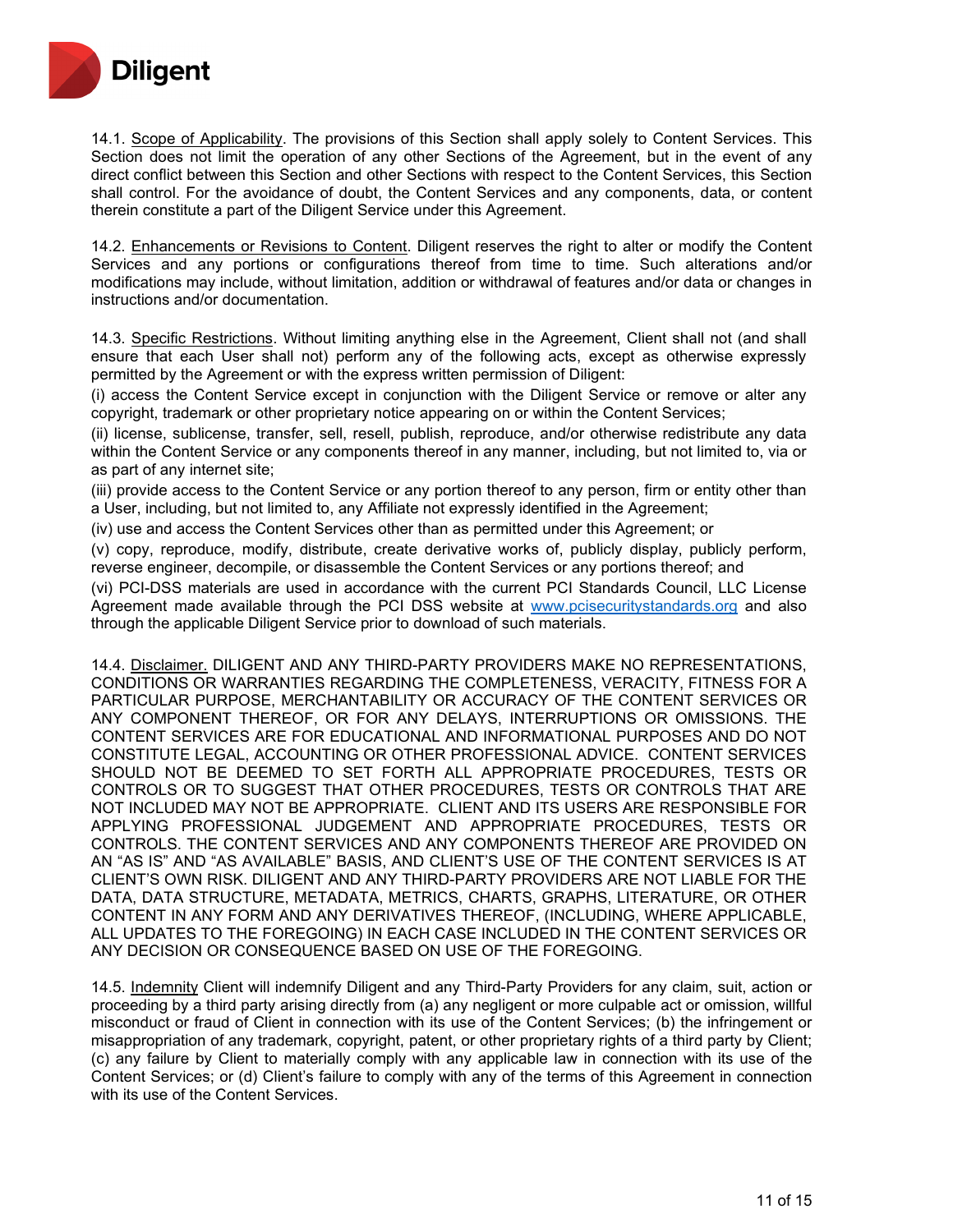

# **15. Freemium Services.**

From time to time, Diligent may make Freemium Services available to Client at no charge. **Client may choose to try such Freemium Services in Client's sole discretion.** Unless otherwise determined by Diligent, no Order Form is specifically required to enable Client's use of Freemium Services. Certain Freemium Services are intended for evaluation purposes and not for production use. Freemium Services are not supported and may be subject to supplemental terms in addition to those set out in this Agreement, which will be presented to Client. Freemium Services are not considered part of the "Diligent Service", "Software" "Professional Services", or similar terms under this Agreement; however, all restrictions and Client commitments under this Agreement shall apply to Client's use of Freemium Services (including for the avoidance of doubt Section 4 (Access Right; Restrictions)). Unless otherwise stated, Freemium Services are available for Client's use during the Term, except that any Freemium Services that are made available on a trial basis will expire upon the earlier of one year from the trial start date or the date that a version of the Freemium Services becomes generally available without the applicable Freemium Services designation. Diligent may discontinue Freemium Services at any time in Diligent's sole discretion and may never make Freemium Services generally available. Diligent will have no liability for any harm or damage arising out of or in connection with a Freemium Service. FREEMIUM SERVICES ARE PROVIDED "AS IS" AND AS AVAILABLE, EXCLUSIVE OF ANY WARRANTY, REPRESENTATION, GUARANTEE, CONDITION OR TERM OF ANY KIND, WHETHER EXPRESS, IMPLIED OR IMPOSED BY LAW. DILIGENT SHALL HAVE NO INDEMNIFICATION OBLIGATIONS NOR LIABILITY OF ANY TYPE WITH RESPECT TO THE FREEMIUM SERVICES. IN THE EVENT SUCH EXCLUSION OF LIABILITY IS NOT ENFORCEABLE UNDER APPLICABLE LAW, DILIGENT'S LIABILITY WITH RESPECT TO FREEMIUM SERVICES SHALL NOT EXCEED THE GREATER OF (A) \$500.00 OR (B) THE MINIMUM ENFORCEABLE UNDER APPLICABLE LAW.

## **16. Miscellaneous.**

16.1. Conflict. If there is an inconsistency between any of the provisions in the Terms and Conditions, the Product Terms and any Order Form, the order of precedence shall be the Order Form, the Product Terms, then the Terms and Conditions (with the first mentioned document prevailing over each subsequently mentioned document in this Section).

16.2. Variation. No amendment or variation of the Agreement (including any Order Form) will be effective unless it is in writing and signed by each Party.

16.3. Waiver. All waivers under the Agreement must be in writing to be effective. No waiver by a Party of any default or breach will be deemed a waiver of any subsequent default or breach. No failure or delay by a Party to exercise any right or remedy provided under the Agreement will operate as a waiver or prevent the exercise of any such right or remedy of such Party, or the enforcement of any obligation of the other Party, under the Agreement. No single or partial exercise of such right or remedy shall prevent or restrict the further exercise of that or any other right or remedy.

16.4. Severance. If any provision (or part of a provision) of the Agreement is found to be invalid or unenforceable by any court of competent jurisdiction, the provision will be enforced to the fullest extent permissible to effect the Parties' intent, and the invalidity or unenforceability will not operate to invalidate the remaining provisions of the Agreement. If any invalid, unenforceable or illegal provision would be valid, enforceable or legal if some part of it were deleted, the provision shall apply with whatever modification is necessary to give effect to the commercial intention of the Parties.

16.5. Interpretation of Agreement. The Agreement will be interpreted according to the plain meaning of its terms without any presumption that it should be construed in favor of or against either Party.

Any list of examples following "including" or "e.g.," is illustrative and not exhaustive, unless qualified by terms like "only" or "solely." Unless stated otherwise, all references to sections, parties, terms, Exhibits, Order Forms and similar references are to the sections of, Parties to, terms of, Exhibits and Order Forms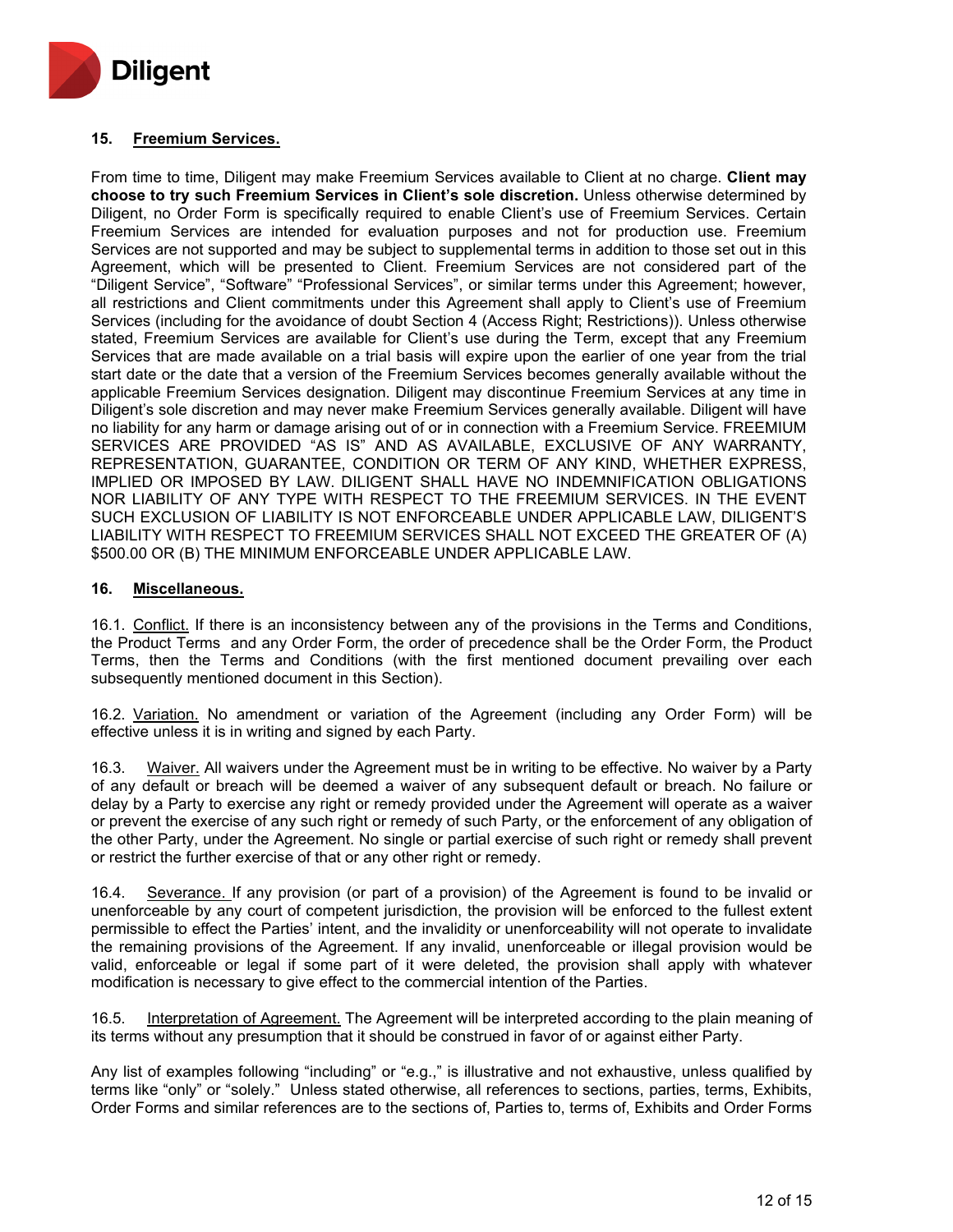

to the Agreement. All captions and headings are intended solely for the Parties' convenience, and none will affect the meaning of any provision. The words "herein," "hereof," and words of similar meaning refer to the Agreement as a whole, including its Exhibits. All references to "days" refer to calendar days, unless otherwise expressly set forth in the Agreement.

16.6. Governing Law and Jurisdiction. The Agreement and any dispute or claim arising out of or in connection with it or its subject matter or formation (including non-contractual disputes or claims) shall be governed by and construed in accordance with the South African Law. The Parties irrevocably agree that the South African courts shall have exclusive jurisdiction to settle any dispute or claim arising out of or in connection with the Agreement or its subject matter or formation (including non-contractual disputes or claims).

16.7. Notices. Any notices required or permitted to be given hereunder by either Party to the other will be given in writing (i) by personal delivery, (ii) by bonded courier or a nationally-recognised overnight delivery company, (iii) by prepaid first class, registered or certified mail, postage prepaid, in each case addressed to the other Party at the address set forth in the Order Form (or to such other address as the other Party may request in writing by notice given pursuant to this Section) or (iv) by email. Notices will be deemed received: (a) if personally delivered, the same day; (b) if sent by courier or overnight delivery company, on the second working day after the day it was sent; (c) if sent by mail, five (5) working days following posting; or (d) if sent by email, the date of delivery.

16.8. Entire Agreement. The Agreement contains the entire understanding and agreement between Diligent and Client with respect to the subject matter of the Agreement, and supersedes all other prior and contemporaneous proposals, representations, agreements, understandings, and commitments between Diligent and Client with respect to the subject matter of the Agreement.

The Agreement supersedes any conflicting terms in Client's purchase order or other ordering document. Any terms of trade stated or referenced in Client's purchase order, or any other terms to which Diligent has not specifically agreed in a writing signed by an authorised representative of Diligent, are not binding on Diligent.

Each of the Parties acknowledges and agrees that in entering into the Agreement, it does not rely on any undertaking, promise, assurance, statement, representation, warranty or understanding (whether in writing or not) of any person (whether Party to the Agreement or not) relating to the subject matter of the Agreement, other than as expressly set out in the Agreement.

16.9. No Offer of Securities. Neither Diligent nor its Third-Party Providers are investment advisors and nothing contained in the Content Services will be construed as to make a representation or warranty, express or implied, regarding the accuracy or completeness of the data and information contained in the applicable product or the advisability to buy, sell, subscribe for, exchange or redeem a particular investment. The service provided under this Agreement and all content provided in conjunction with them are for informational purposes only and do not constitute, and should not be construed as a solicitation or offering of any investment or other transaction, an identification or offering of any securities for purchase, a recommendation to acquire or dispose of any investment, or the provision of any financial, tax, legal or other advice of any nature whatsoever. Client understands and agrees that any decisions it makes on the basis of any information provided under this Agreement are made solely at its own risk and Diligent and the Third-Party Providers have no responsibility or liability arising from such decisions. Diligent and/or the Third-Party Providers do not (i) serve as an agent for Client, Users, or any other person, (ii) market securities to investors, (iii) participate in negotiations between a Client, Users or any investor, (iv) handle any monies or securities in transactions between investors and Client or Users (or other third parties), or (v) assist Client, Users, or investors with the completion of any transactions between them (such as transaction documentation or paid referrals).

16.10. Links to Third-Party Sites. Diligent Services and/or Software may contain links to, or allow Client or its Users to connect and use, certain third-party products, services, or software ("Third-Party Services", and each, a "Third-Party Service") in conjunction with Client's use of the Diligent Service. To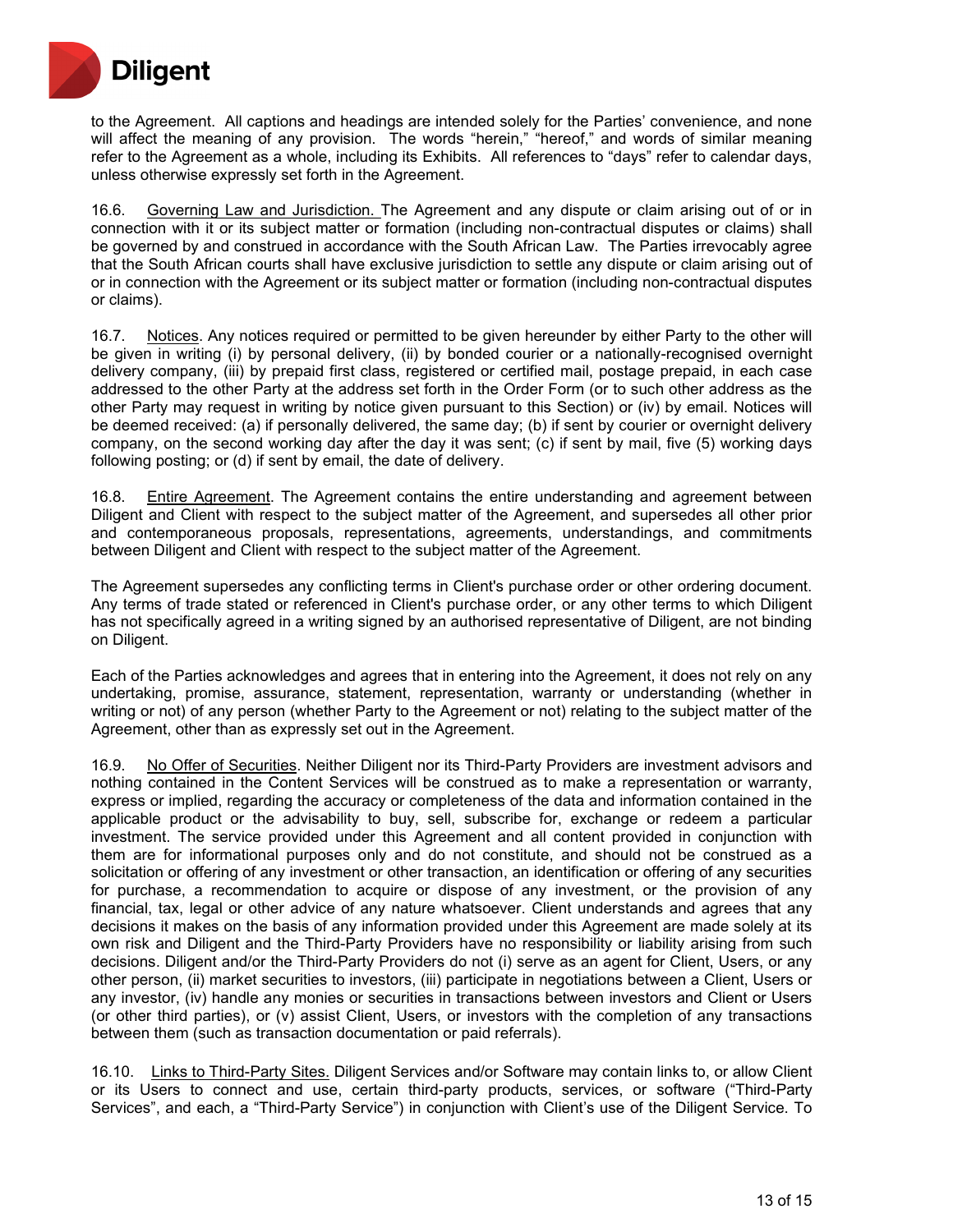

take advantage of these features, Users may be required to sign up or log into such Third-Party Service or their respective websites or applications. Client acknowledges that any use of such Third-Party Service is governed solely by the terms and conditions and privacy policy of such Third-Party Service, and that Diligent does not endorse, is not liable for, and makes no representations as to any Third-Party Service, its content, or the manner in which such Third-Party Service uses, stores or processes any data. Certain features of certain Diligent Services and/or Software may depend on the availability of these Third-Party Services and the features and functionality they make available to us. Diligent does not control Third-Party Service features and functionality, which may change without notice to Diligent or Client. If any Third-Party Service stops providing access to some or all of the features or functionality currently or historically available to Diligent, or stops providing access to such features and functionality on reasonable terms, as determined by Diligent in its sole discretion, Diligent may stop providing access to certain features and functionality of the Diligent Services and/or Software. Diligent will not be liable to Client for any refunds or any damage or loss arising from or in connection with any such change made by a Third-Party Service or any resulting change to the Diligent Service and/or Software. Client and its User irrevocably waive any claims against Diligent with respect to any Third-Party Services.

16.11. Force Majeure. Neither Party will be responsible for failure of performance, other than for an obligation to pay money, due to causes beyond its control, including: acts of God or nature; labor disputes; sovereign acts of any federal, state or foreign governments; network and/or computer failure or shortage of supplied materials ("**Force Majeure Event**"); provided that the affected Party makes a reasonable attempt to remove the impact of the Force Majeure Event as soon as reasonably possible. Either Party will have the right to terminate the Agreement upon written notice if a Force Majeure Event continues to impact performance of the other Party for more than thirty (30) consecutive days.

16.12. Export. Neither Party shall export, directly or indirectly, any technical data acquired from the other Party under this Agreement (or any products, including software, incorporating any such data) to any country or person in breach of any applicable laws or regulations regulating export ("*Export Control Laws*"). Client shall ensure that its Users do not access any Diligent Service (or use the Software or any Deliverables) in breach of Export Control Laws.

16.13. Anti-Bribery. Each Party shall comply with all applicable anti-bribery legislation in connection with the operation of this Agreement. Each Party agrees that it has not received or been offered any illegal bribe, kickback payment, gift, or thing of value from any of the other Party's employees or agents in connection with this Agreement. Reasonable gifts and entertainment provided in the ordinary course of business do not violate the above restriction. If a Party learns of any breach of this Section related to this Agreement, it will use reasonable efforts to promptly notify the other Party's legal department.

16.14. No Assignment or Delegation. Client may not (i) assign the Agreement or rights to the Diligent Service, Professional Services or Software, in whole or in part, or (ii) delegate its duties, or have another assume its responsibilities or liabilities, under the Agreement, to any third party without the prior written consent of Diligent. Notwithstanding the foregoing, Client may assign its rights and obligations under this Agreement to an Affiliate or in connection with a merger, acquisition, corporate reorganization or sale of all or substantially all of its assets with notice to Diligent. Any attempted assignment in contravention of this provision will be null and void. The Agreement will be binding on all permitted assignees and successors in interest. Diligent may freely assign or subcontract its rights or obligations under this Agreement.

16.15. Independent Contractor. Diligent is an independent contractor. Nothing in the Agreement will be construed to create a partnership, joint venture, or agency relationship between the Parties and neither Party will have the power to act in the name or on behalf of, or otherwise bind the other in any way (including, but not limited to, the making of any representation or warranty, the assumption of any obligation or liability and the exercise of any right or power).

16.16. Stipulatio Alteri: the stipulatio alteri is a contract between two persons designed to enable a third party to come in as a party to contract with one of the two others. Diligent's Third-Party Providers are third-party beneficiaries under this Agreement and may enforce the terms and conditions of this